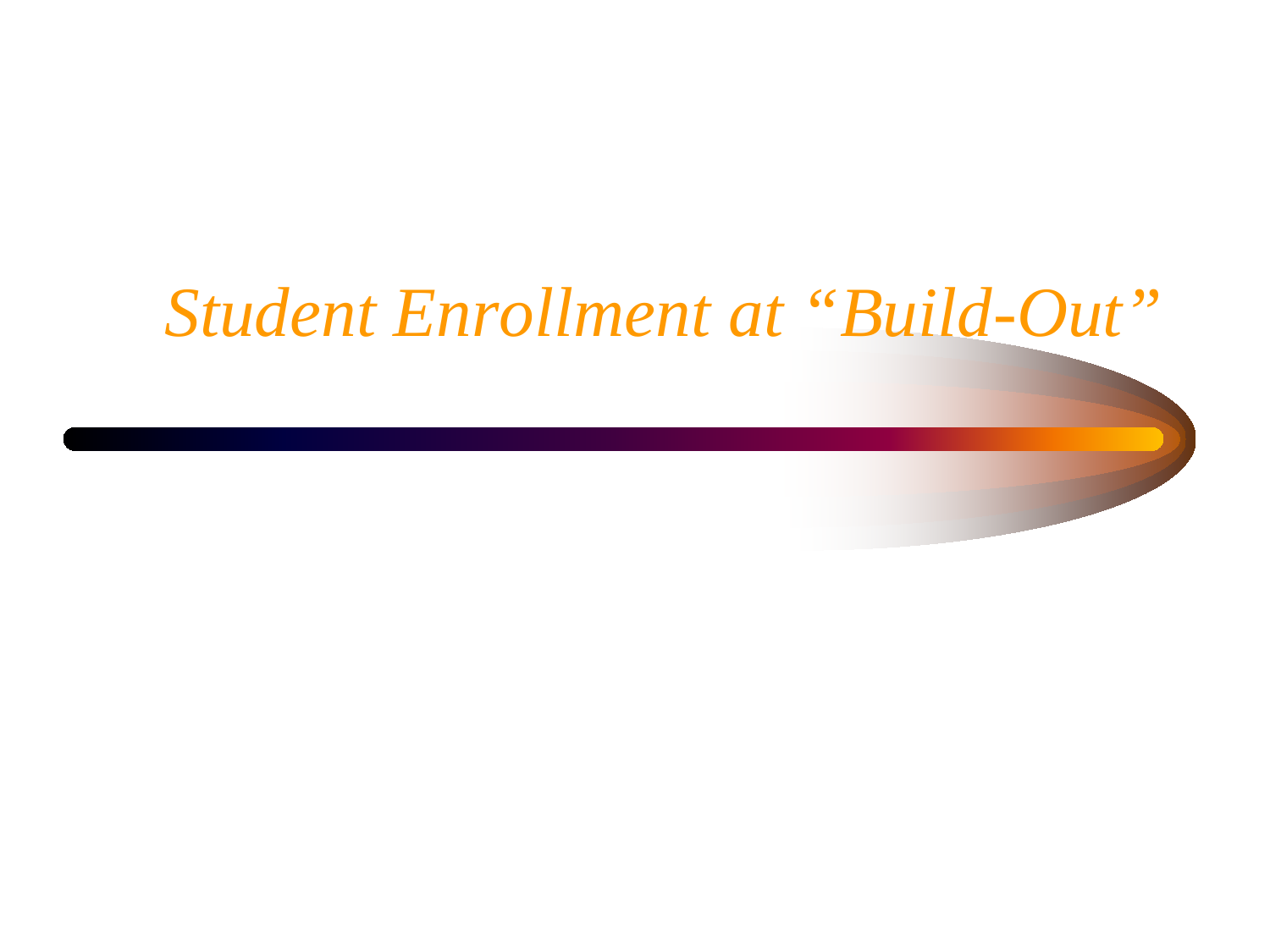

- August 20, 2009, the Board received two information items:
	- Enrollment Projections Update presented by Davis Demographics, Inc.
	- Discussion on the Sale and/or Lease of Surplus Property by Staff
- Staff directed to develop long range student demographic projections referred to as "build-out"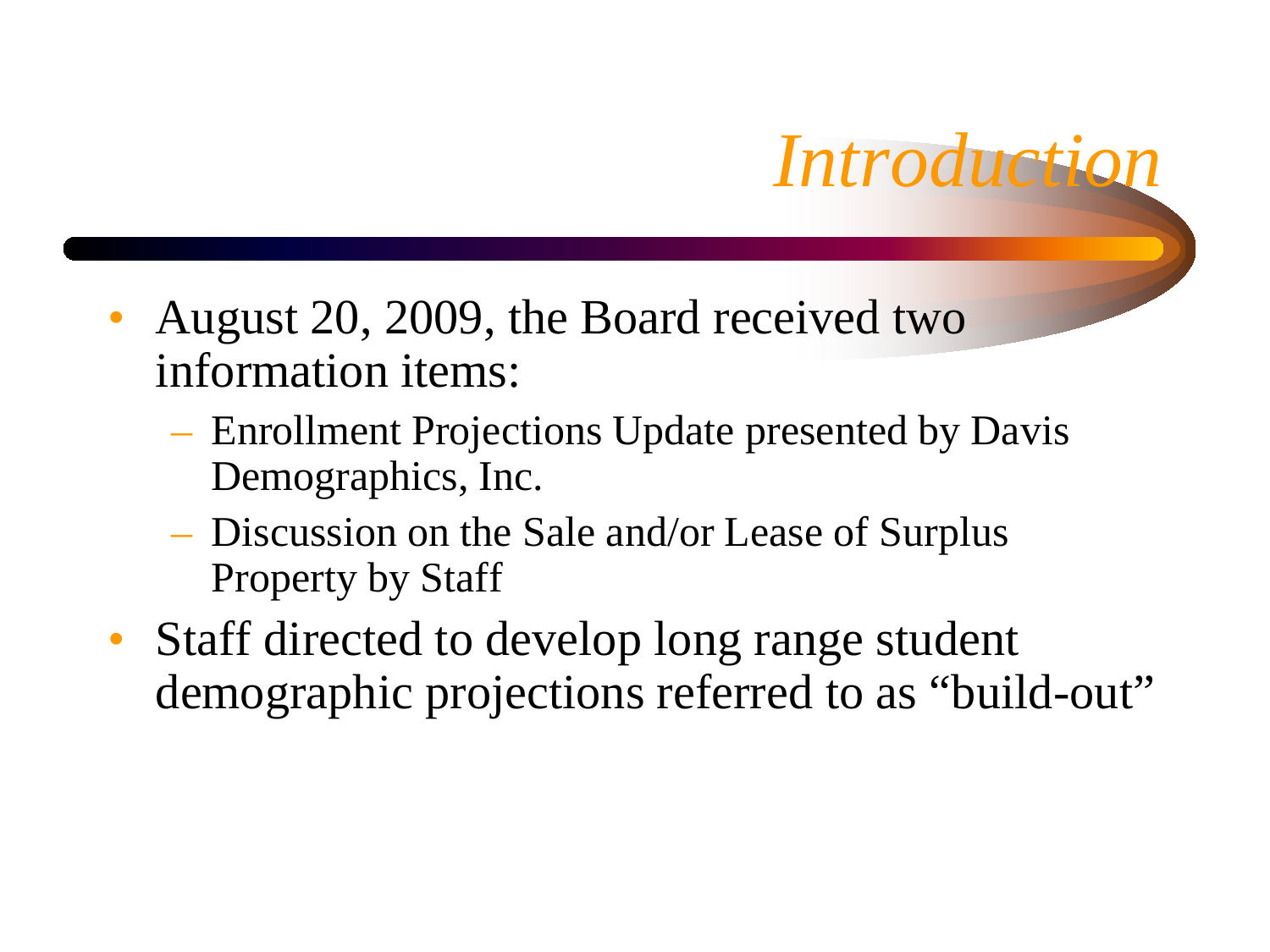# *What is Build-Out*

- Build-out occurs when all residential property in the District is developed.
- Build-out projections are computed by determining the number of students that may reside in the District.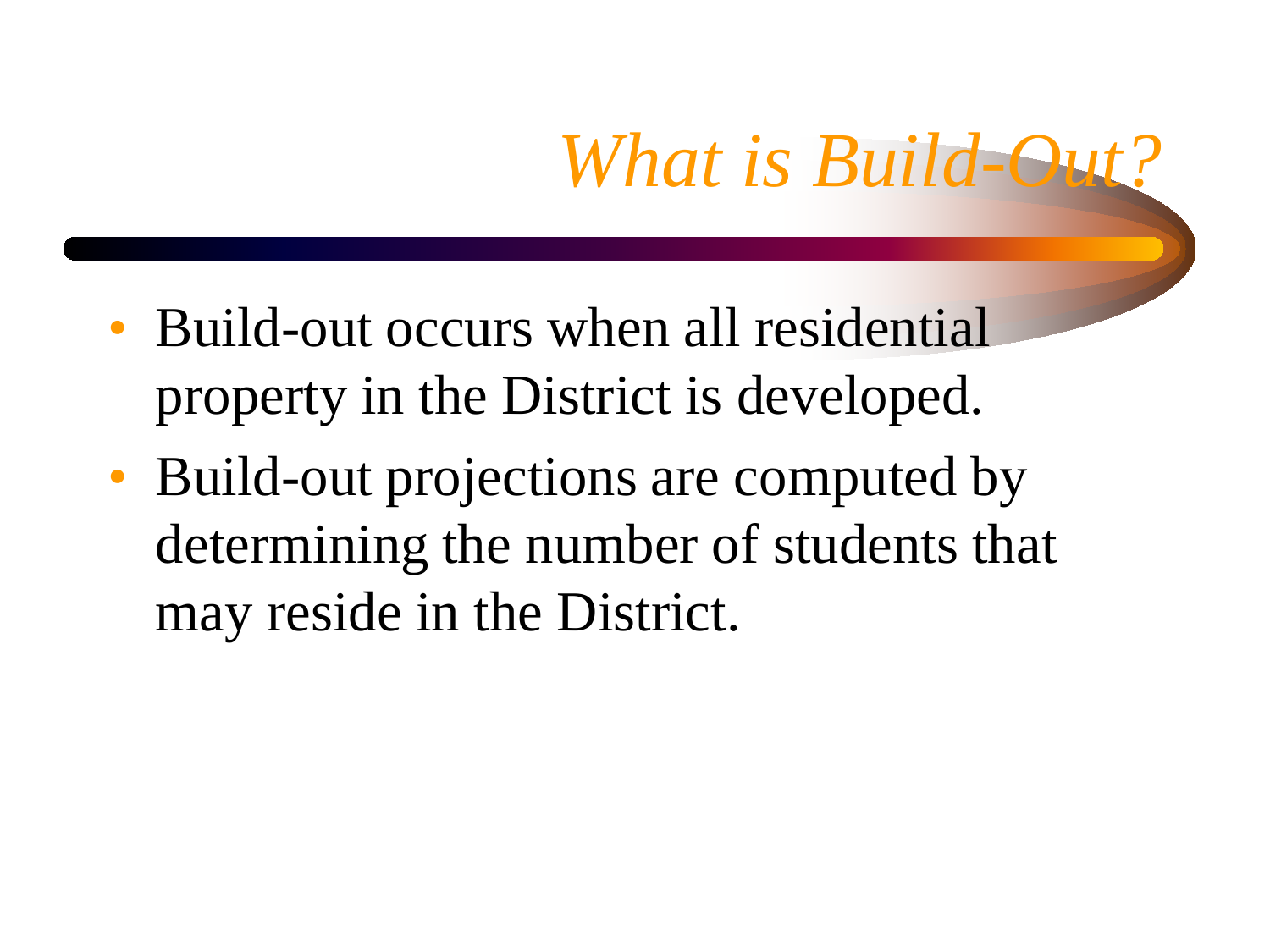## *Projections vs. Build-Out*

- Typical Projections Existing and projected residential units that are expected to be constructed as of a specific future date. Generally, not more than seven years.
- Build-Out / Maturation Existing and all projected residential units that may be constructed based on current zoning. Not based on any specific target date.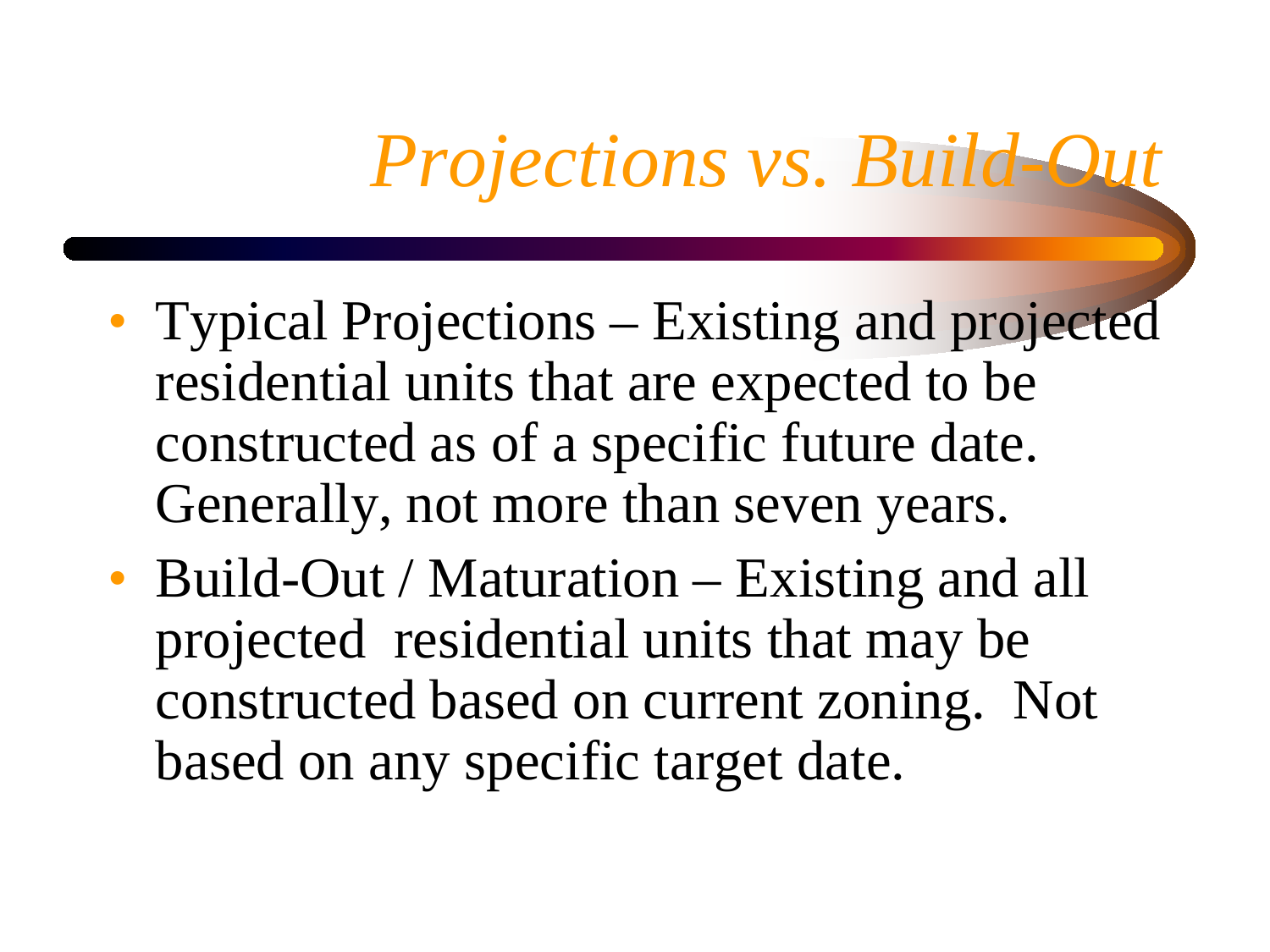#### *What are Student Yield Factors?*

- Student Yield Factors are the number of students each household is generating.
- Student Yield Factors are applied to all residential units in each elementary, middle and high school attendance area.
- Student Yield Factors vary for single family detached (SFD), multi-family attached (MFA) and apartments (APT).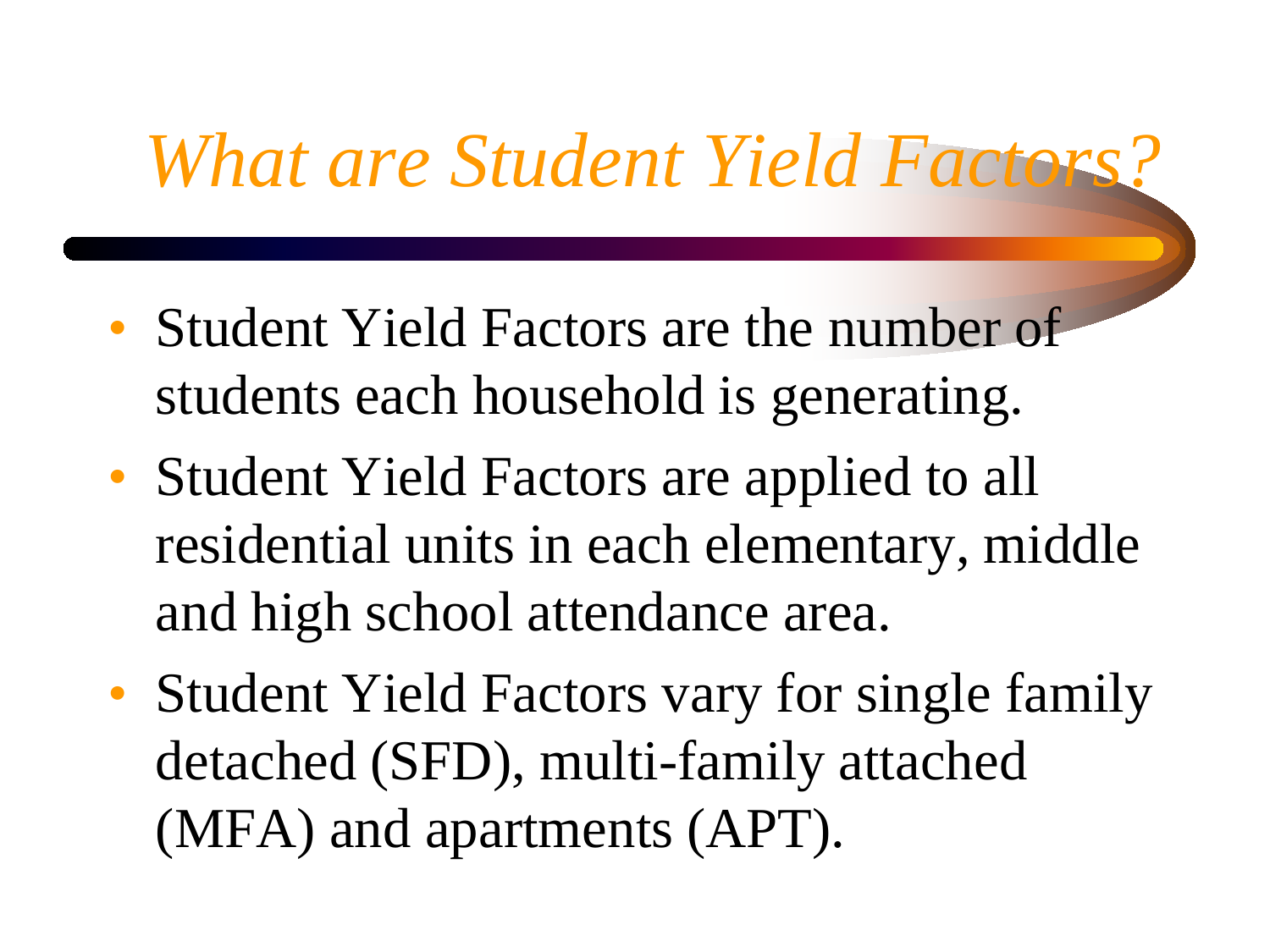# *Sample of Student Yield Factor*

| <b>Student Yield Factors for the</b><br><b>Esplanade Elementary School (243)</b><br><b>Attendance Zone</b> |                 |                  |       | <b>Student Yield Factors for the</b><br><b>Prospect Elementary School (259)</b><br><b>Attendance Zone</b> |                 |
|------------------------------------------------------------------------------------------------------------|-----------------|------------------|-------|-----------------------------------------------------------------------------------------------------------|-----------------|
|                                                                                                            |                 | 1041 Total SFD's |       |                                                                                                           | 706 Total SFD's |
| 0.469                                                                                                      | SFD K-6         | 471 Total K-6    | 0.424 | SFD K-6                                                                                                   | 287 Total K-6   |
| 0.134                                                                                                      | <b>SFD 7-8</b>  | 124 Total 7-8    | 0.121 | <b>SFD 7-8</b>                                                                                            | 89 Total 7-8    |
| 0.268                                                                                                      | <b>SFD 9-12</b> | 311 Total 9-12   | 0.242 | <b>SFD 9-12</b>                                                                                           | 180 Total 9-12  |
| 0.870                                                                                                      | <b>SFD K-12</b> |                  | 0.788 | <b>SFD K-12</b>                                                                                           |                 |
|                                                                                                            |                 | 815 Total MFA's  |       |                                                                                                           | 778 Total MFA's |
| 0.110                                                                                                      | MFA K-6         | 80 Total K-6     | 0.154 | MFA K-6                                                                                                   | 99 Total K-6    |
| 0.031                                                                                                      | <b>MFA 7-8</b>  | 25 Total 7-8     | 0.044 | <b>MFA 7-8</b>                                                                                            | 46 Total 7-8    |
| $0.063 -$                                                                                                  | <b>MEA 9-12</b> | 61 Total 9-12    | 0.088 | <b>MEA 9-12</b>                                                                                           | 77 Total 9-12   |
| 0.204                                                                                                      | $MFA K-12$      |                  | 0.285 | <b>MFA K-12</b>                                                                                           |                 |
|                                                                                                            |                 | 75 Total APT's   |       |                                                                                                           | 382 Total APT's |
| 0.215                                                                                                      | APT K-6         | 18 Total K-6     | 0.304 | APT K-6                                                                                                   | 113 Total K-6   |
| 0.062                                                                                                      | <b>APT 7-8</b>  | 7 Total 7-8      | 0.087 | <b>APT 7-8</b>                                                                                            | 34 Total 7-8    |
| 0.123                                                                                                      | <b>APT 9-12</b> | 5 Total 9-12     | 0.174 | <b>APT 9-12</b>                                                                                           | 69 Total 9-12   |
| 0.400                                                                                                      | <b>APT K-12</b> |                  | 0.565 | <b>APT K-12</b>                                                                                           |                 |

SYF equal the total number of units divided by the number of students. Data provided by Davis Demographics, Inc. based on the 2008/09 school year.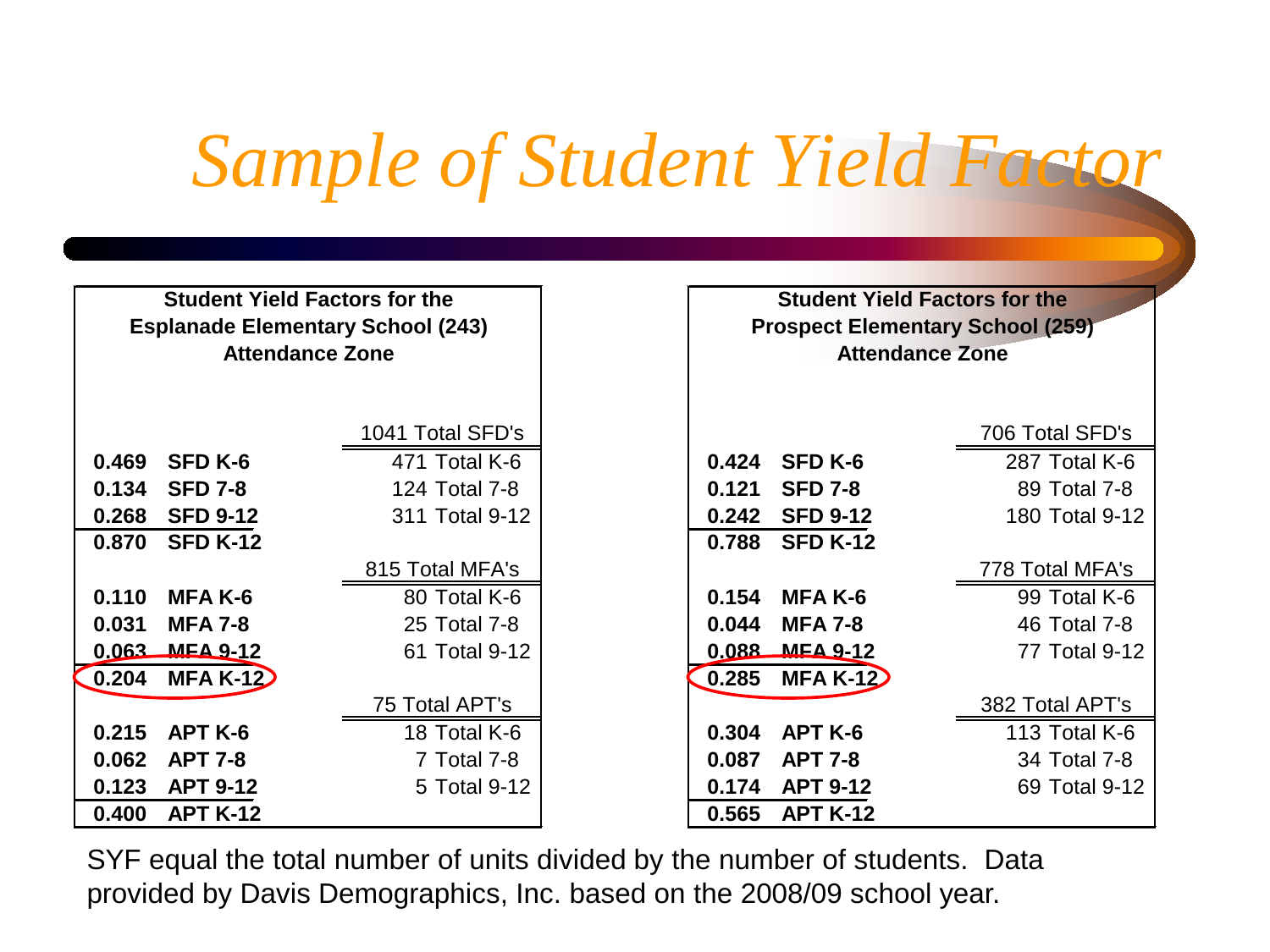### *Elementary School Sites*

- District Enrollment (2009/10) 14,630
- Projected Enrollment  $(2015/16) 13,591*$
- "Build-Out" Enrollment 16,012\*
- Total Elementary Capacity 20,762<sup>\*</sup>
- Available Seats 4,750

*\* This includes the latest figures from the Irvine Company East Orange and Mountain Park developments.*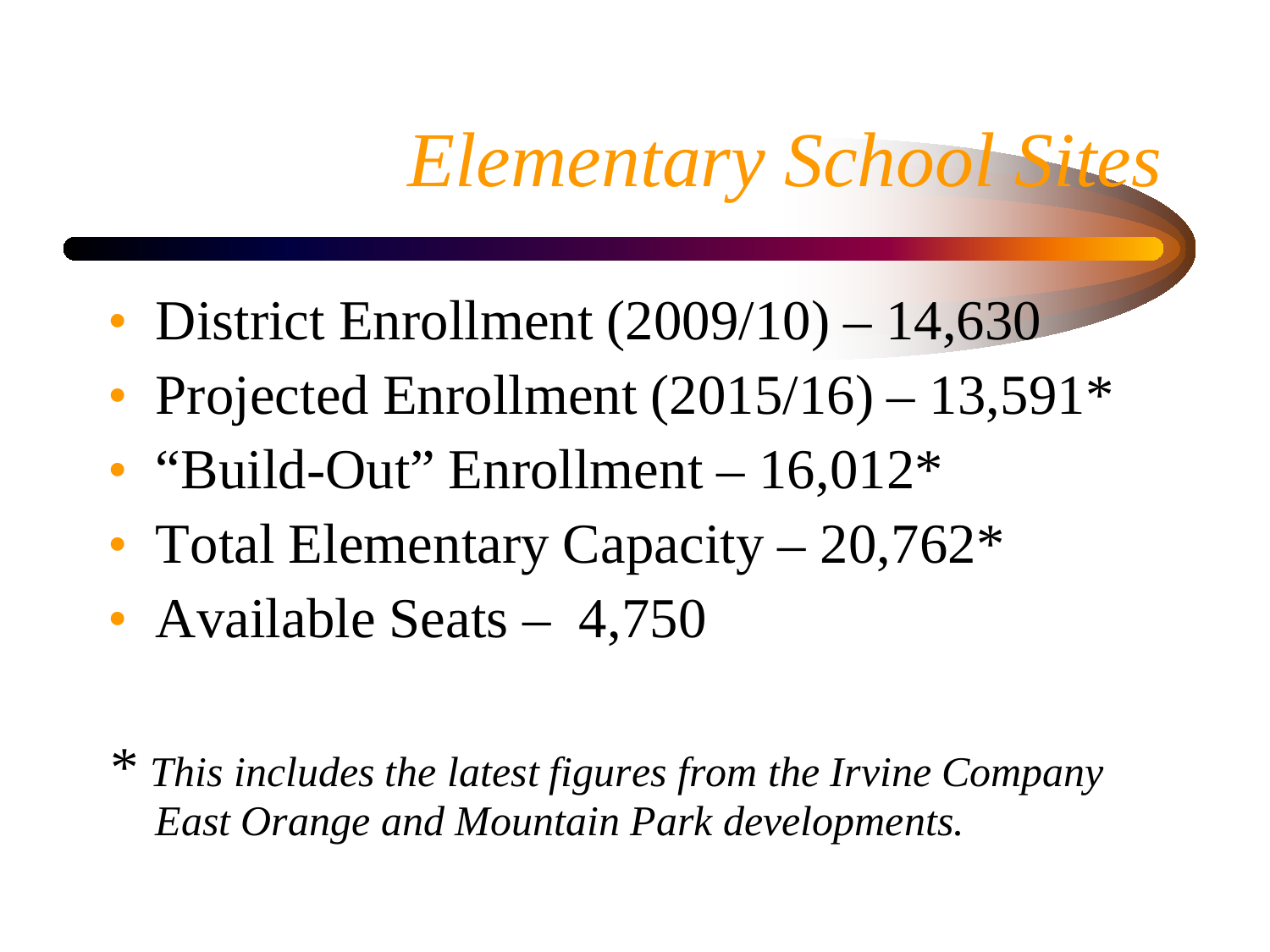# *Middle School Sites*

- District Enrollment (2009/10) 4,811
- Projected Enrollment  $(2015/16) 4,826*$
- "Build-Out" Enrollment  $-6,613*$
- Total Middle School Capacity 6,496<sup>\*</sup>
- Available Seats  $-$  <117>

*\* This includes the latest figures from the Irvine Company East Orange and Mountain Park developments.*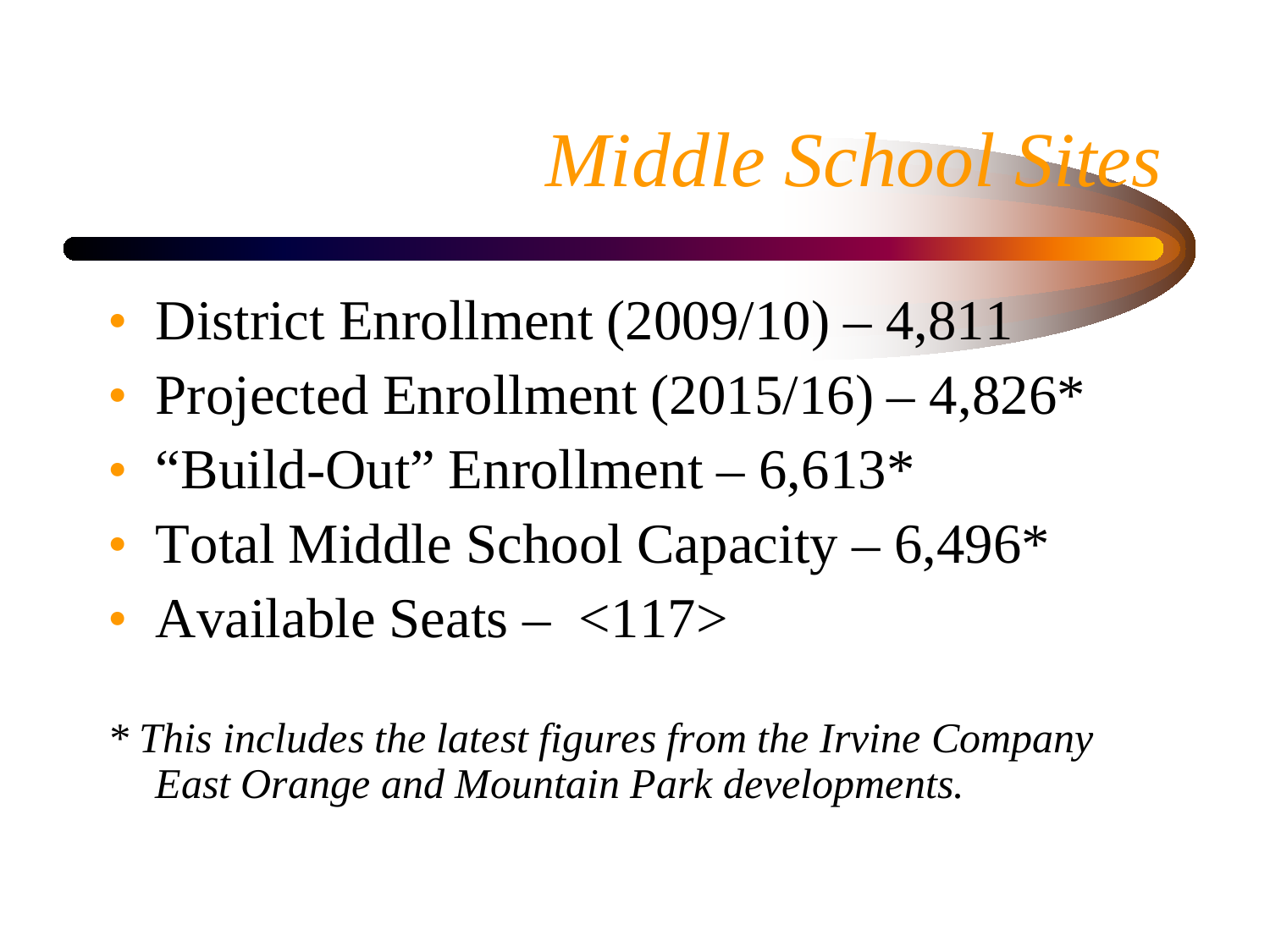# *High School Sites*

- District Enrollment  $(2009/10) 9,120$
- Projected Enrollment  $(2015/16) 9,010*$
- "Build-Out" Enrollment  $-11,576*$
- Total High School Capacity 10,446<sup>\*</sup>
- Available Seats  $-$  <1,130>

*\* This includes the latest figures from the Irvine Company East Orange and Mountain Park developments.*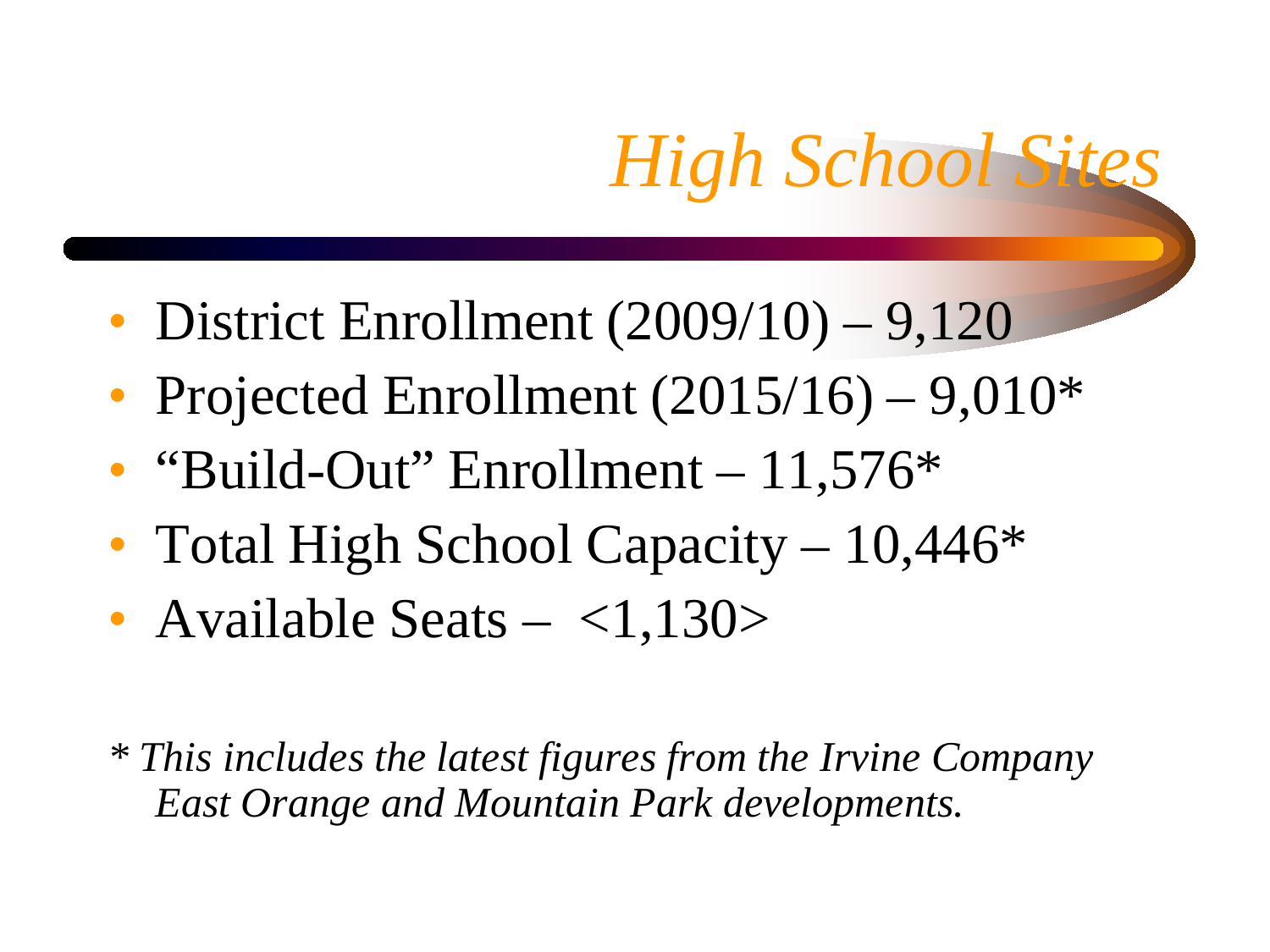- Elementary School 4,750 Seats
- Middle School  $\langle 117 \rangle$  Seats
- $\text{High School} \text{1,130} > \text{Seats}$
- The build-out projection indicates that the District should have adequate Elementary and Middle School capacity.

*Summary*

• There may be insufficient High School capacity depending on when each high school attendance area experiences maximum enrollment.